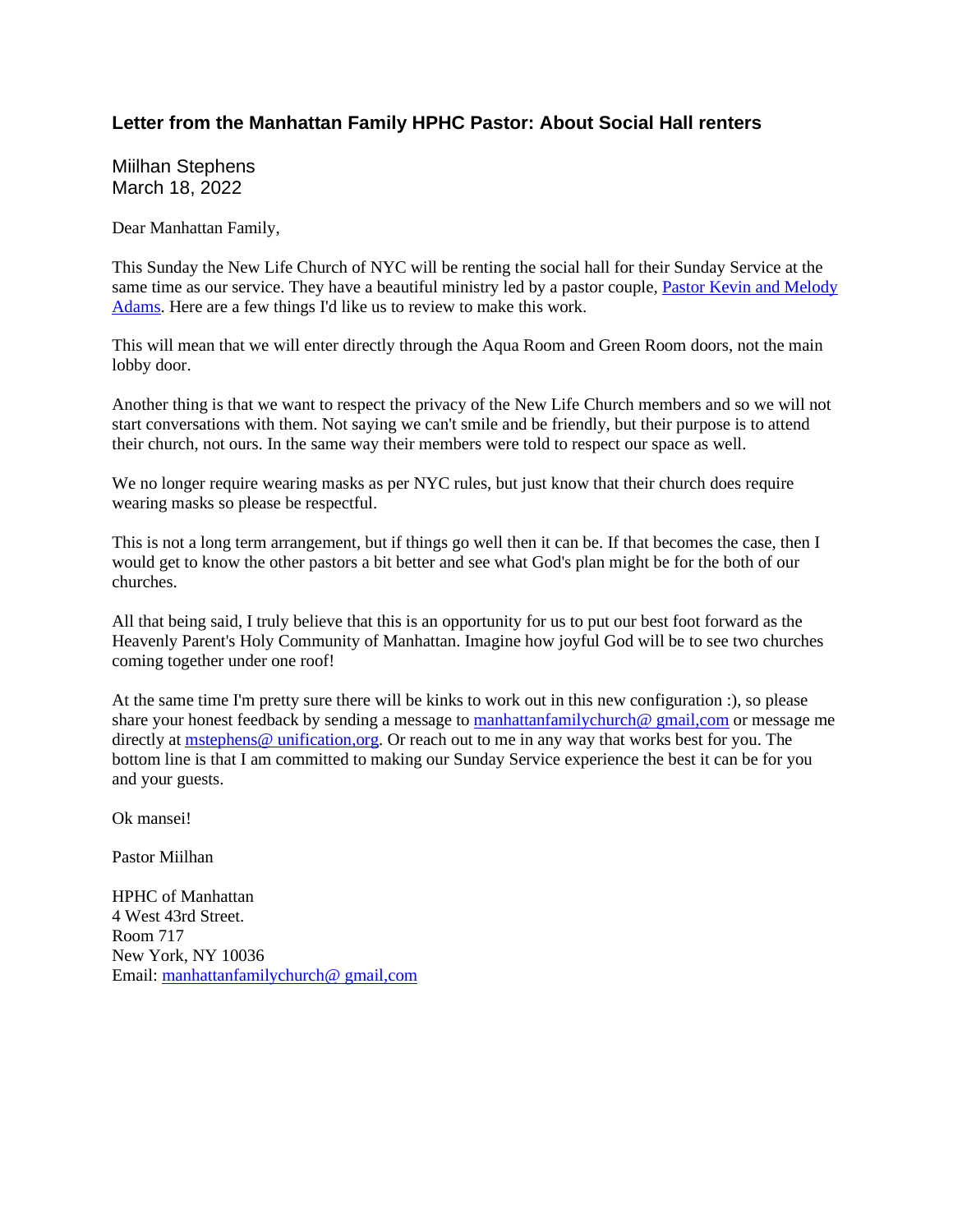

Pastor Kevin is the Senior Pastor of New Life Church. He was born and raised in Washington D.C. For 19 years, Pastor Kevin served under the leadership of Apostle Michael Freeman as an Associate Pastor at Spirit of Faith Christian Center and as President of the Spirit of Faith Bible Institute, where he currently serves on the Board of Directors.

Obedient to God, in 2013, Pastor Kevin moved to New York City to teach the Gospel of Jesus Christ. In 2015, the Lord led Pastor Kevin to start Spirit of Faith Christian Center New York. During the first service, 108 people joined the ministry. In 2019, under the direction of the Lord, the ministry's name was changed to New Life Church.

Pastor Kevin has been married to his wife Melody for over 30 years, and they have two lovely daughters, Asia and Ashley, grandchildren Aiden Kevin, and Logan Grace and son-in-law Domminick. Pastor Kevin teaches that family is very important to God. God's heart is for families. We are a part of His family and it is families which create and promote strong churches, communities and a strong nation.

Pastor Kevin remains obedient to his God ordained assignment and his heart is to teach God's Word in simplicity, so that people may fulfill God's purpose and plan for their life. Also, recognizing the enemy's plot against men of God, each month Pastor Kevin leads "Man Cave" Mondays on Facebook. This is a time for men to be edified, encouraged and challenged to live the New Life which is in Christ Jesus. Jeremiah 29:11.



**Pastor Kevin Adams**

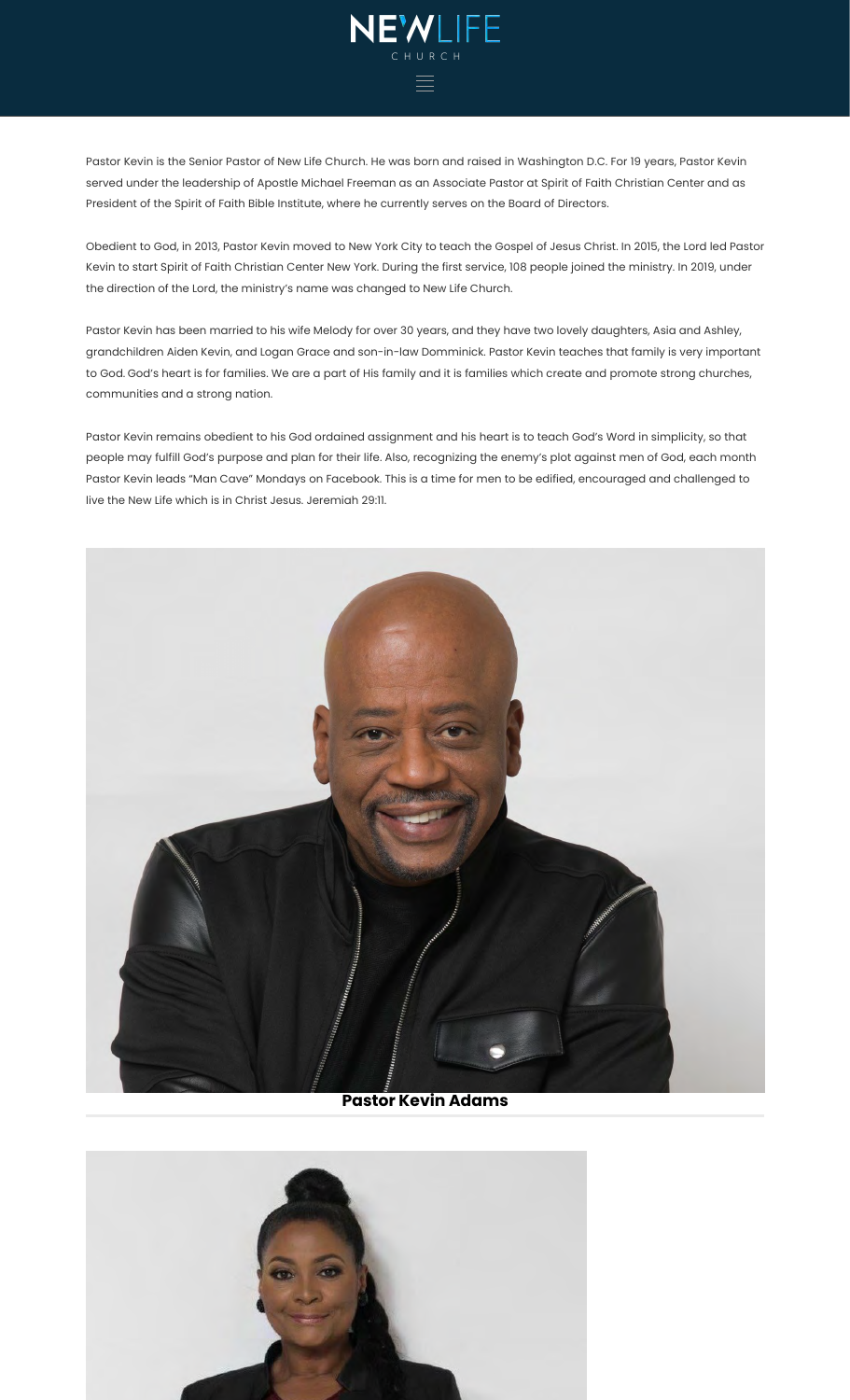

## **Pastor Melody Adams**

Pastor Melody Adams is the wife of Pastor Kevin Adams, Senior Pastor of New Life Church. She and her husband are the parents of two daughters and have two grandchildren. She served over 20 years in leadership in other ministries and worked 30 years for the Federal Government and held various high-leveled leadership positions.

In 2013, Pastor Melody left her position with the Federal Government to assist her husband in full time ministry in New York City. She carries out various administrative and ministry related duties to help fulfill the vision God has given Pastor Kevin for New Life Church.

Pastor Melody encourages all partners of New Life Church. Along with her husband, she ministers to married and engaged couples during quarterly "Marriage Matters" services and events promoting strong, healthy and Godly marriages. In addition, she has a heart for women with an assignment to promote love, unity and encouragement. She holds quarterly Women's Fellowships and in 2016 founded "Peace Maker" (Matthew 5:9), which was to create an environment for women to come together for sisterhood and fellowship impacting the community.

## God wants every believer to connect with a Pastor

Ephesians 4 teaches that Jesus died, went into hell and then was raised from the dead. Then He (Jesus) gave gifts unto men, one of which is a Pastor, not a church. The Pastor is one who will have God's heart and is called by God to feed the flock with knowledge and understanding of His Word (Jeremiah 3:15). When you become a Christian, you are already a part of the church, but you are to connect to a local body of believers that is led by a Pastor, one who will have God's heart, and HIS vision for a particular community and geographical area.

## **The First Family**

Pastor Kevin has been married to his wife Melody for over 30 years, and they have two lovely daughters, Asia and Ashley, grandchildren Aiden Kevin, and Logan Grace and son-in-law Domminick. Pastor Kevin teaches that family is very important to God. God's heart is for families. We are a part of His family and it is families which create and promote strong churches, communities and a strong nation.